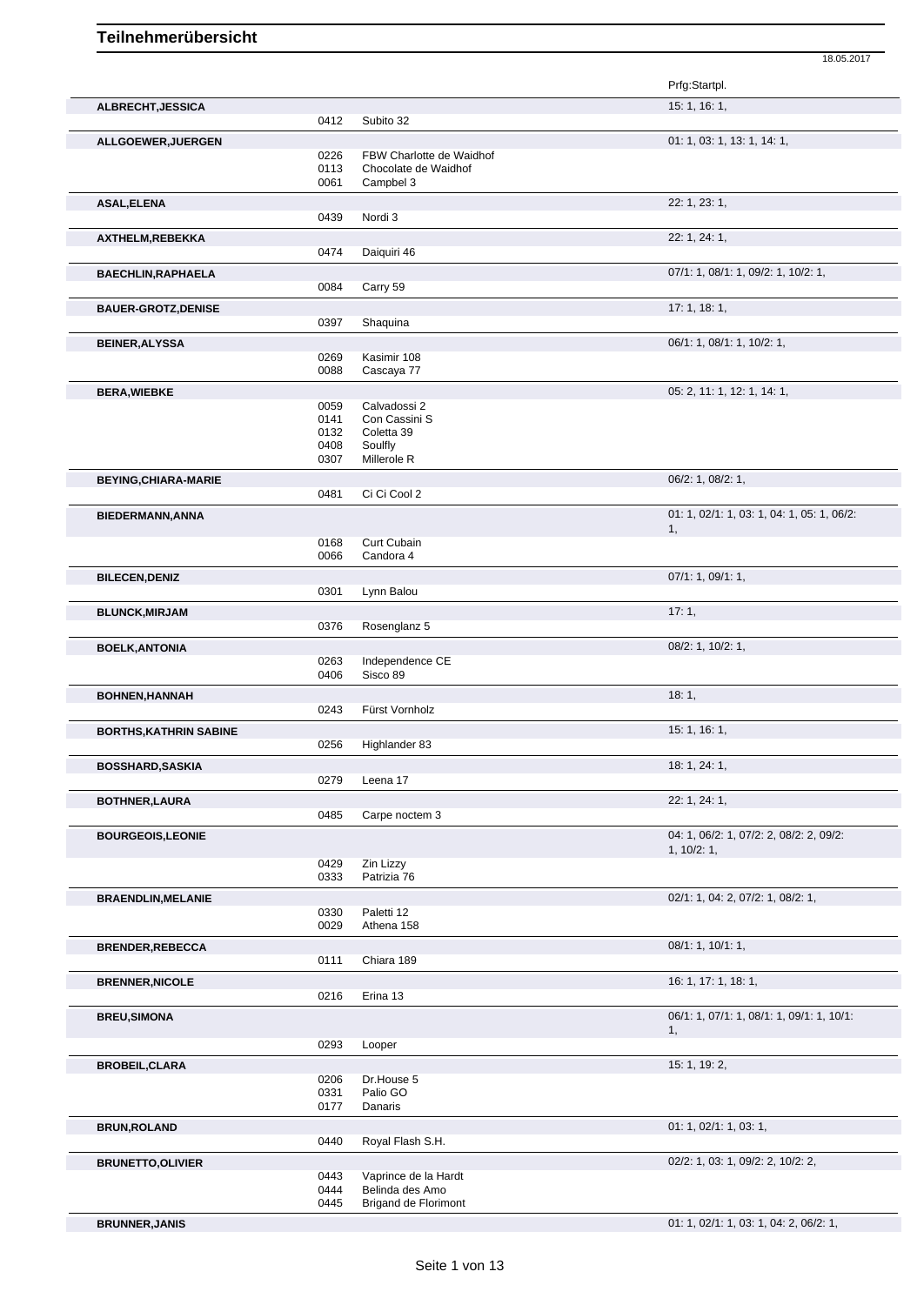|                                |              |                                         | 18.05.2017                               |  |
|--------------------------------|--------------|-----------------------------------------|------------------------------------------|--|
|                                |              |                                         | Prfg:Startpl.                            |  |
|                                | 0069         | Caniggia                                |                                          |  |
|                                | 0290         | Linkin Park 11                          |                                          |  |
| <b>BRUNNER, JESSICA</b>        |              |                                         | 09/1: 1, 10/1: 1, 22: 1, 23: 1,          |  |
|                                | 0174         | Da Vinci 301                            |                                          |  |
| <b>BUECHE, BEATRICE</b>        | 0017         | Allianz - Samba Dream                   | 07/1: 1, 08/1: 1, 09/1: 1,               |  |
|                                |              |                                         | 22: 1, 24: 2,                            |  |
| <b>BUEHLER, NICOLE</b>         | 0431         | Exotika                                 |                                          |  |
|                                | 0406         | Sisco 89                                |                                          |  |
| <b>BUERGIN, JOHANNA</b>        |              |                                         | 09/1: 1, 23: 1,                          |  |
|                                | 0270         | Killy Faye                              |                                          |  |
| <b>BUETTNER-STRAHM, SILKE</b>  |              |                                         | 17:1,                                    |  |
|                                | 0496         | Aramis 616                              |                                          |  |
| <b>BUND, STEPHANIE</b>         |              |                                         | 10/1:1,                                  |  |
|                                | 0042         | Bet Fly                                 |                                          |  |
| <b>BURGER, SANDRA</b>          | 0156         | Cosmo 69                                | 03: 1, 05: 2, 07/2: 1,                   |  |
|                                | 0274         | Landro 28                               |                                          |  |
| <b>CLAVADETSCHER, TONI</b>     |              |                                         | 01: 2, 02/2: 2, 03: 2, 05: 2, 12: 2, 13: |  |
|                                |              |                                         | 3, 14:2,                                 |  |
|                                | 0459<br>0458 | Quantico 21<br>Helios van de Smishoeve  |                                          |  |
|                                | 0455         | Cleopatra XI                            |                                          |  |
|                                | 0460         | <b>Top Shot</b>                         |                                          |  |
|                                | 0456         | Fariosa CH                              |                                          |  |
|                                | 0454<br>0457 | Candy du Page<br>Gucci 110              |                                          |  |
|                                | 0453         | Bolero du Clochet                       |                                          |  |
| <b>CZERNY, ANNETTE</b>         |              |                                         | 17:1,                                    |  |
|                                | 0275         | Latino Dancer 3                         |                                          |  |
| DE BUHR, FELIX                 |              |                                         | 21:1,                                    |  |
|                                | 0432         | Fera                                    |                                          |  |
| DEMMLER, SARAH                 |              |                                         | 18: 1, 24: 1,                            |  |
|                                | 0366         | Rebecca 391                             |                                          |  |
| DERSCH, ANNE-CATHERINE         | 0286         | Levisto 6                               | 01: 1, 02/1: 1,                          |  |
|                                | 0142         | Concoubine                              |                                          |  |
|                                | 0079         | Carlos 677                              |                                          |  |
|                                | 0054         | Caboulet                                |                                          |  |
|                                | 0252<br>0058 | Guinet van den Bisschop<br>Calvados 140 |                                          |  |
|                                |              |                                         |                                          |  |
| <b>DERSCH, CHRISTINA</b>       | 0286         | Levisto 6                               | 01: 1, 02/1: 1, 03: 1,                   |  |
|                                | 0019         | Amicelli 52                             |                                          |  |
|                                | 0142         | Concoubine                              |                                          |  |
|                                | 0054<br>0252 | Caboulet<br>Guinet van den Bisschop     |                                          |  |
| DERSCH, LISA-MARIE             |              |                                         | 01: 1, 02/2: 2, 03: 2, 05: 2, 13: 1,     |  |
|                                | 0286         | Levisto 6                               |                                          |  |
|                                | 0019         | Amicelli 52                             |                                          |  |
|                                | 0142<br>0079 | Concoubine<br>Carlos 677                |                                          |  |
|                                | 0054         | Caboulet                                |                                          |  |
|                                | 0058         | Calvados 140                            |                                          |  |
| <b>DISCHINGER, FINJA MARIA</b> |              |                                         | 10/1: 1, 22: 1, 23: 1,                   |  |
|                                | 0490         | Sunny Day 21                            |                                          |  |
| DREHER, DOROTHEE               |              |                                         | 02/1: 1, 03: 1, 04: 2, 07/2: 1, 08/2: 1, |  |
|                                | 0381         | Safira de la costa                      |                                          |  |
|                                | 0109         | Chaplin 107                             |                                          |  |
| DREHER, HANS-DIETER            | 0098         | Cayo Coco                               | 01: 3, 02/2: 3, 03: 3, 13: 1, 14: 1,     |  |
|                                | 0089         | Casello 4                               |                                          |  |
|                                | 0350         | Quantico II                             |                                          |  |
|                                | 0090         | Casie-Blue                              |                                          |  |
|                                | 0065         | Candinas                                |                                          |  |
|                                | 0304<br>0085 | Magnus Romeo<br>Cartaya 2               |                                          |  |
| <b>DREHER, MARION</b>          |              |                                         | 02/1: 1, 04: 1, 06/2: 1,                 |  |
|                                | 0074         | Carambo van de Helle                    |                                          |  |
| <b>DREHER, MATTHIAS</b>        |              |                                         | 02/1: 1, 03: 1, 04: 1, 07/2: 1, 08/2: 1, |  |
|                                | 0030         | Attila 623                              |                                          |  |
|                                | 0311         | Moritz 2508                             |                                          |  |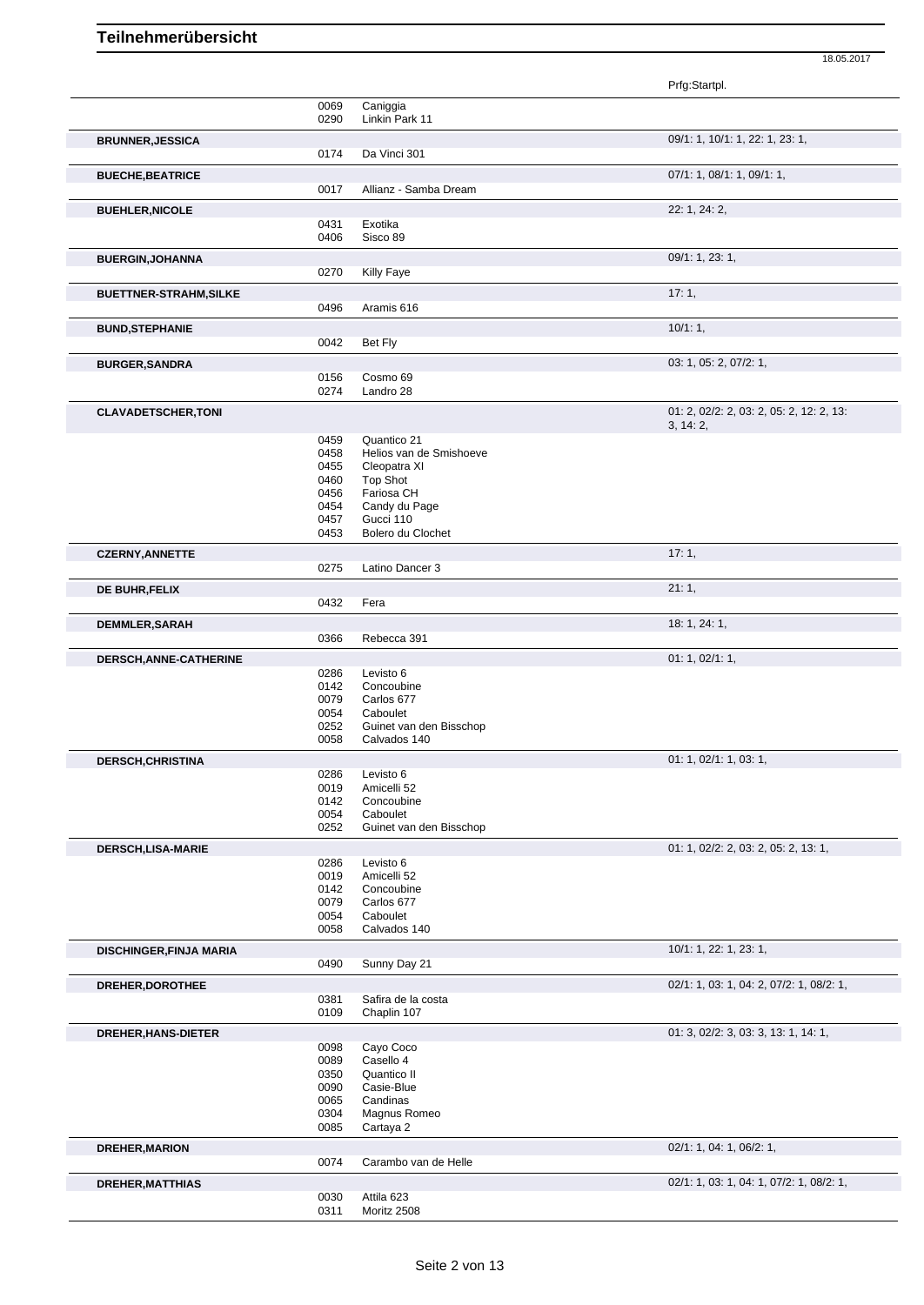|                                 |              |                                               | Prfg:Startpl.                       |
|---------------------------------|--------------|-----------------------------------------------|-------------------------------------|
| <b>DREWS, JANINE</b>            |              |                                               | 08/1: 1, 10/1: 1,                   |
|                                 | 0388         | Scalea                                        |                                     |
| <b>DUENHOEFT, JOSEFINE</b>      |              |                                               | 09/1: 1, 22: 1,                     |
|                                 | 0491         | Gina Diamond                                  |                                     |
| DUESTERDIEK, JANINA             |              |                                               | 15: 1, 16: 1,                       |
|                                 | 0451         | Georg 48                                      |                                     |
| <b>ECKERLIN, STEFAN</b>         |              |                                               | 01: 2, 02/2: 2, 03: 2, 05: 2,       |
|                                 | 0330<br>0225 | Paletti 12<br>FBW Accordo                     |                                     |
|                                 | 0136         | Colorito                                      |                                     |
|                                 | 0008         | Adorado 4                                     |                                     |
|                                 | 0003         | Accordina                                     |                                     |
| <b>EMMENECKER, KRISTINA</b>     |              |                                               | 06/2: 1, 08/2: 2,                   |
|                                 | 0324<br>0125 | Obora's All Night<br>Coco 254                 |                                     |
|                                 |              |                                               |                                     |
| <b>ENGLER, BIRGIT</b>           | 0503         | Cretino                                       | 03: 1, 04: 1,                       |
|                                 |              |                                               |                                     |
| <b>ERNST, JANINE</b>            | 0048         | Boss 38                                       | 10/1: 1, 23: 1,                     |
|                                 |              |                                               |                                     |
| <b>ESSER, LUCIA</b>             | 0468         | Santina-H                                     | 09/1: 1, 22: 1,                     |
|                                 |              |                                               |                                     |
| <b>FALLER, VANESSA</b>          | 0327         | Oryad des Roches                              | 09/1: 1, 10/1: 1,                   |
|                                 |              |                                               |                                     |
| <b>FASS, NICOLE</b>             | 0420         | Vita 20                                       | 06/1:1,                             |
|                                 | 0040         | Berenice 18                                   |                                     |
| <b>FAVRE,IGOR</b>               |              |                                               | 04: 1, 07/2: 1, 08/2: 1,            |
|                                 | 0448         | Carlson GG                                    |                                     |
| <b>FERGEC, NATASCHA</b>         |              |                                               | 09/1: 1, 22: 1,                     |
|                                 | 0492         | a' Real Spring Power                          |                                     |
| FIEDLER, JUDITH                 |              |                                               | 16: 1, 17: 1,                       |
|                                 | 0372         | Riddick                                       |                                     |
| <b>FISCHER, AMY JANE</b>        |              |                                               | 22: 1, 23: 1,                       |
|                                 | 0494         | Imperoso Jefe                                 |                                     |
| <b>FISCHER, ANNA</b>            |              |                                               | 05: 1, 06/2: 1,                     |
|                                 | 0164         | Crista V                                      |                                     |
| <b>FLEER, AYLA</b>              |              |                                               | 18:1,                               |
|                                 | 0077         | Carl der Große 18                             |                                     |
|                                 | 0053         | C'est la Surprise                             |                                     |
| <b>FLUECKIGER FAVRE, SILVIA</b> |              |                                               | 08/2: 1, 09/2: 1,                   |
|                                 | 0450<br>0449 | Lupo HL<br>Derryinver Midnight Dancer         |                                     |
|                                 |              |                                               |                                     |
| <b>FOELDY, CAROLIN</b>          | 0108         | Chaolin                                       | 06/1: 1, 07/1: 2, 08/1: 1, 09/2: 1, |
|                                 | 0214         | Epke 5                                        |                                     |
| <b>FRANZ, JESSICA</b>           |              |                                               | 07/1: 1, 09/2: 1,                   |
|                                 | 0233         | Fiorella de Plata                             |                                     |
| <b>FRECH, KATRIN</b>            |              |                                               | 01: 2, 02/2: 3, 03: 3, 05: 2,       |
|                                 | 0272         | Lacanta 7                                     |                                     |
|                                 | 0235<br>0382 | <b>Fishermans Boy</b><br>Sally von Worrenberg |                                     |
|                                 | 0394         | Senta 102                                     |                                     |
| FREUND, ULRIKE                  |              |                                               | 19:1,                               |
|                                 | 0414         | Tolledo <sub>2</sub>                          |                                     |
| <b>FREY DR., BIRGIT</b>         |              |                                               | 04: 1, 06/1: 1, 07/1: 1,            |
|                                 | 0194         | Diane 355                                     |                                     |
| <b>FREY, VANESSA</b>            |              |                                               | 01: 1, 02/2: 1, 03: 1, 05: 1,       |
|                                 | 0102         | Cesanne 5                                     |                                     |
| <b>FRITSCH, TAMARA</b>          |              |                                               | 15: 1, 16: 1,                       |
|                                 | 0199         | Dodo 51                                       |                                     |
| <b>FURGER, REBECCA</b>          |              |                                               | 01: 1, 02/1: 1, 03: 1,              |
|                                 | 0365         | Ravenna F                                     |                                     |
|                                 | 0192         | Diamond Lady 28                               |                                     |
| <b>GANTERT, KERSTIN</b>         |              |                                               | 02/1: 1, 06/2: 1,                   |
|                                 | 0318         | New Summertime                                |                                     |
|                                 | 0107<br>0157 | Chanel la belle<br>Countino                   |                                     |
|                                 |              |                                               |                                     |
| <b>GASS, MICHELLE</b>           |              |                                               | 16:1,                               |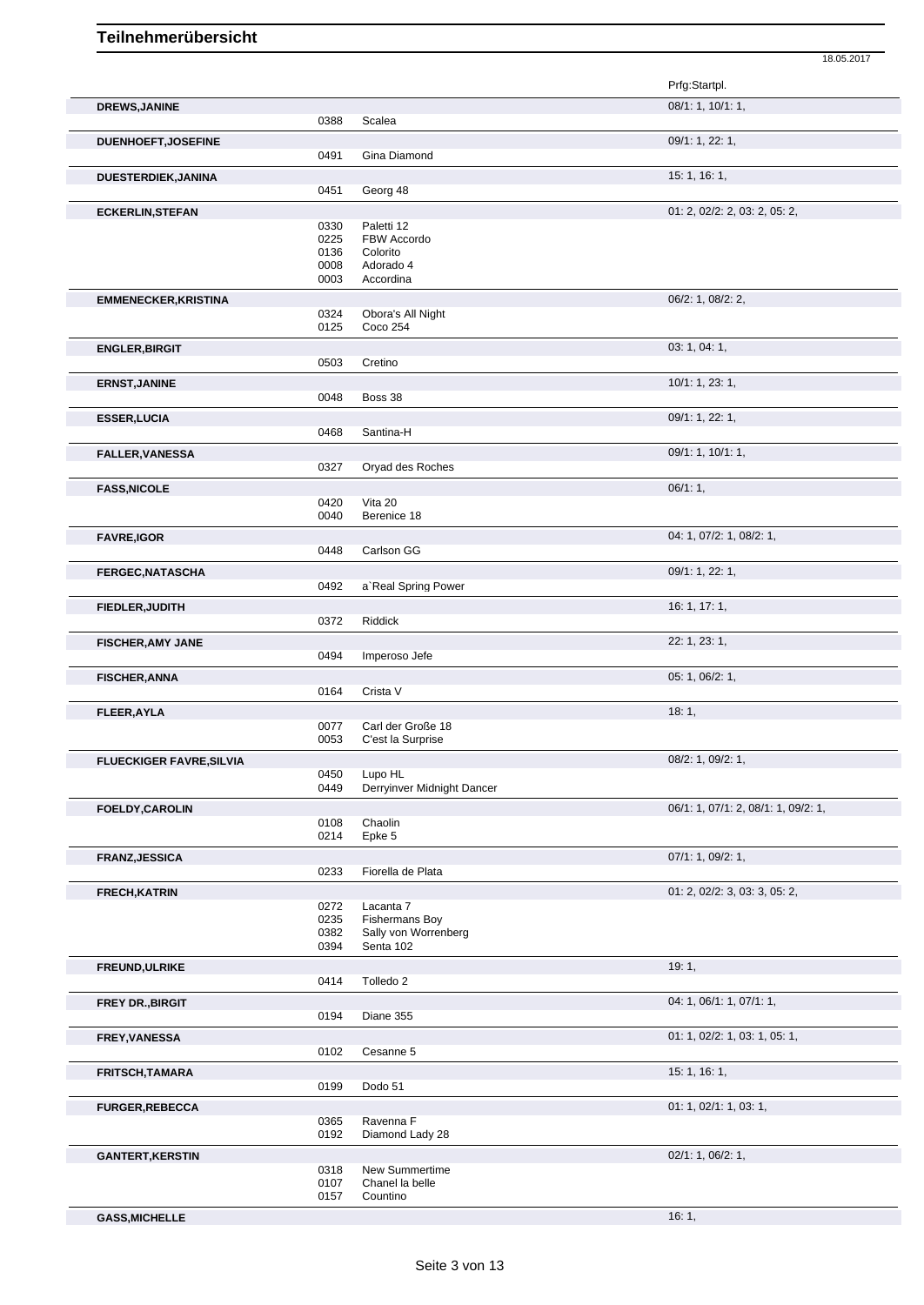|                               |              |                                  | Prfg:Startpl.                           |
|-------------------------------|--------------|----------------------------------|-----------------------------------------|
|                               | 0011         | Alabester                        |                                         |
| <b>GASS, STEPHANIE</b>        |              |                                  | 01: 1, 03: 1,                           |
|                               | 0283<br>0018 | Leo likes Looping<br>Alouette 52 |                                         |
|                               | 0425         | Wildcard 7                       |                                         |
| <b>GERBER, LEONIE</b>         |              |                                  | 24:1,                                   |
|                               | 0024         | Artemis <sub>60</sub>            |                                         |
| <b>GERBER, TANJA</b>          |              |                                  | 15: 1, 19: 3,                           |
|                               | 0384         | San Diego 124                    |                                         |
|                               | 0126<br>0380 | Coco Chanel 257<br>Sacre Fleur 5 |                                         |
| <b>GERHARDT, COSIMA</b>       |              |                                  | 18:1,                                   |
|                               | 0398         | She's a Beautiful Rose           |                                         |
| <b>GERHARDT, MARC TORSTEN</b> |              |                                  | 03:1,                                   |
|                               | 0148         | Cookie 61                        |                                         |
| <b>GERHARDT, NICOLA</b>       |              |                                  | 15: 1, 19: 1,                           |
|                               | 0187         | Despinero                        |                                         |
| <b>GIOVINCO, SINA</b>         |              |                                  | 20:1,                                   |
|                               | 0016         | Allegra 165                      |                                         |
| GOEPPNER, CAROLIN             |              |                                  | 16:1,                                   |
|                               | 0127         | Coco la noire                    |                                         |
| <b>GOLA, ALINA</b>            |              |                                  | 09/1: 1, 10/1: 1,                       |
|                               | 0119         | Cira 59                          |                                         |
| <b>GOMBERT, ANNA</b>          |              |                                  | 24:1,                                   |
|                               | 0476         | Ibrasco                          |                                         |
| <b>GOMMERMANN DR., NINA</b>   |              |                                  | 10/1: 1, 22: 1, 23: 1,                  |
|                               | 0213<br>0118 | Enrico 334<br>Cillian 2          |                                         |
|                               |              |                                  | 07/1: 1, 09/2: 1,                       |
| <b>GRANACHER, SVENJA</b>      | 0153         | Corleone 75                      |                                         |
| <b>GREINER, KATY</b>          |              |                                  | 20:1,                                   |
|                               | 0393         | Sebastian 80                     |                                         |
| <b>GRIESSER, CHRISTOF</b>     |              |                                  | 02/1: 1, 06/2: 1, 20: 1,                |
|                               | 0288         | Limerick 45                      |                                         |
|                               | 0050         | <b>Breno</b>                     |                                         |
| <b>GRIESSER, RAMONA</b>       |              |                                  | 02/1: 1, 03: 1, 06/2: 2, 07/2: 2, 08/2: |
|                               | 0106         | Chakira 42                       | 1,09/2:1,                               |
|                               | 0250         | Grand Veneur 4                   |                                         |
|                               | 0401         | Siggi 51                         |                                         |
| <b>GROEBKE, SVENYA</b>        |              |                                  | 04: 2, 06/2: 2, 07/2: 2, 08/2: 2,       |
|                               | 0479<br>0478 | Stakkadel<br>Pilotdina GG        |                                         |
|                               |              |                                  |                                         |
| <b>GROESCH, STEPHANIE</b>     | 0025         | Arthos 123                       | 02/1: 1, 03: 1, 05: 1,                  |
|                               |              |                                  |                                         |
| <b>GROZINGER, SARAH</b>       | 0315         | Naughty by nature 2              | 06/2: 1, 07/2: 1,                       |
|                               |              |                                  | 09/1: 1, 24: 1,                         |
| <b>GUETLIN, DORINA</b>        | 0326         | Orizon Du Ban Bois               |                                         |
| <b>GUGGEMOS, SABRINA</b>      |              |                                  | 08/2: 1, 10/2: 1,                       |
|                               | 0321         | No Paper                         |                                         |
| <b>HAAS, JENNIFER</b>         |              |                                  | 16: 1, 17: 1,                           |
|                               | 0352         | Quba Libre                       |                                         |
| <b>HAAS, KATHRYN</b>          |              |                                  | 07/1: 1, 08/1: 1, 10/2: 1, 15: 1,       |
|                               | 0221         | Fahrenheit 42                    |                                         |
| <b>HAUG, ADRIAN</b>           |              |                                  | 09/1: 1, 10/1: 1,                       |
|                               | 0240         | Frieda 189                       |                                         |
| <b>HAUG, MICHAEL</b>          |              |                                  | 04: 1, 06/2: 1,                         |
|                               | 0055         | Cadia Ana                        |                                         |
| <b>HECKEL, SABRINA</b>        |              |                                  | 09/1: 1, 10/1: 1, 22: 1,                |
|                               | 0484         | Cello Mio                        |                                         |
| <b>HEFER, MARIE</b>           |              |                                  | 06/2:1,                                 |
|                               | 0345<br>0134 | Polina 20<br>Colina 49           |                                         |
|                               |              |                                  |                                         |
| <b>HEIZMANN, DORIS</b>        | 0259         | Hot Choclate 3                   | 19:1,                                   |
| <b>HEIZMANN, KIM JULIA</b>    |              |                                  | 04:1,                                   |
|                               |              |                                  |                                         |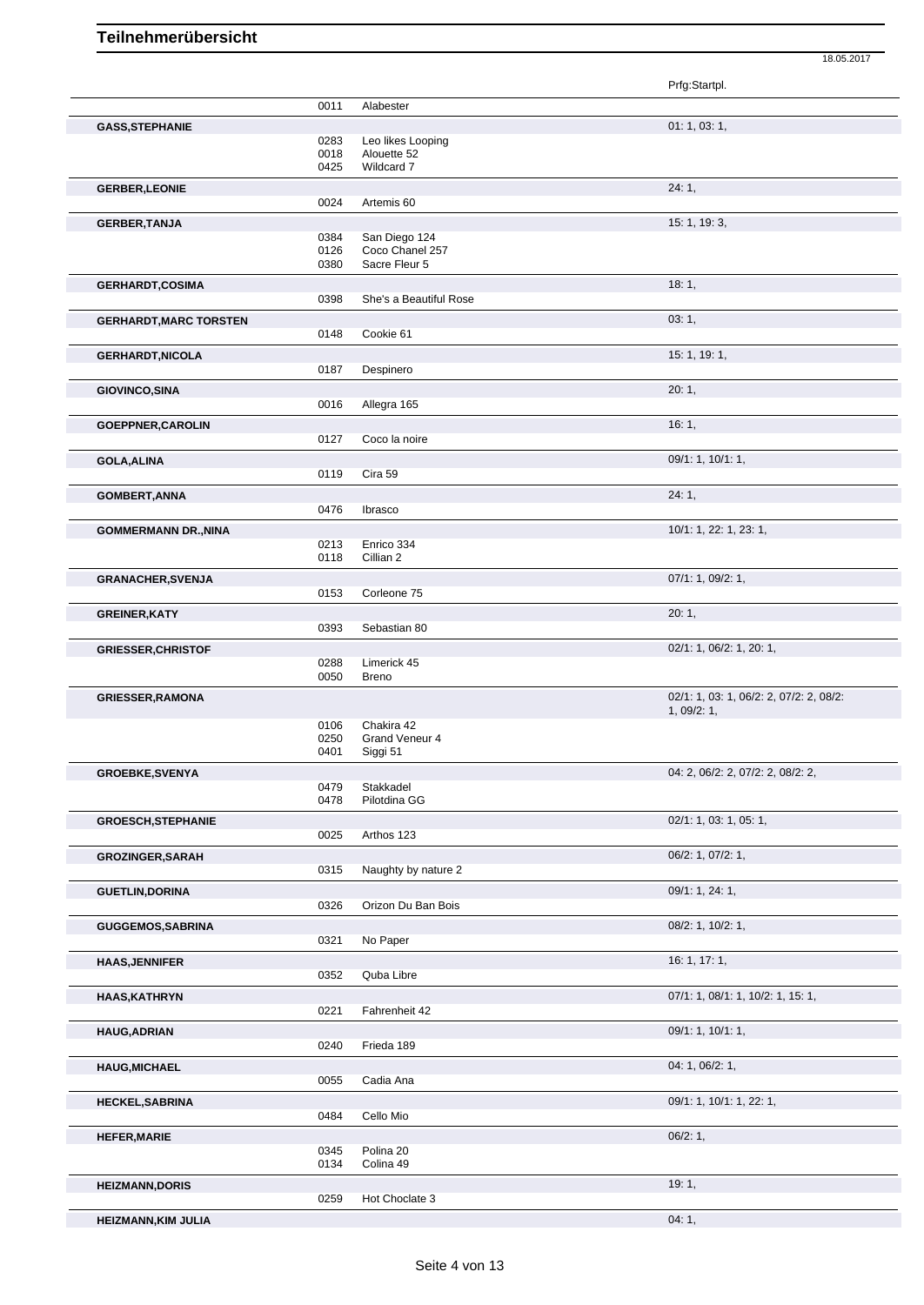18.05.2017

|                           |              |                           | Prfg:Startpl.                                                                                    |
|---------------------------|--------------|---------------------------|--------------------------------------------------------------------------------------------------|
|                           | 0296         | Lucky Luke 331            |                                                                                                  |
|                           | 0097         | Cayenne 163               |                                                                                                  |
|                           | 0155         | Cosendo                   |                                                                                                  |
|                           | 0101         | Centissima                |                                                                                                  |
|                           | 0130         | Colany 7                  |                                                                                                  |
| <b>HEIZMANN, THOMAS</b>   |              |                           | 04:1,                                                                                            |
|                           | 0296         | Lucky Luke 331            |                                                                                                  |
|                           | 0097         | Cayenne 163               |                                                                                                  |
|                           | 0155         | Cosendo                   |                                                                                                  |
|                           | 0101         | Centissima                |                                                                                                  |
|                           | 0130         | Colany 7                  |                                                                                                  |
| <b>HELD,DANIELA</b>       |              |                           | 13: 1, 14: 1,                                                                                    |
|                           | 0095         | Castello H                |                                                                                                  |
| <b>HEMBACH, THERESA</b>   |              |                           | 01: 1, 02/1: 1, 03: 2, 05: 2, 06/2: 1,<br>07/2: 1, 08/2: 1, 11: 1, 12: 1, 13: 1, 17:<br>1, 18:1, |
|                           | 0363         | Raloe                     |                                                                                                  |
|                           | 0405         | Sirius 227                |                                                                                                  |
|                           | 0202         | Donagate                  |                                                                                                  |
|                           | 0056         | Caladetto                 |                                                                                                  |
|                           | 0013         | Albführen's Baya Rouge    |                                                                                                  |
|                           | 0159         | Coupe de Alb              |                                                                                                  |
|                           | 0367         | Redford 59                |                                                                                                  |
|                           | 0129         | Colago                    |                                                                                                  |
|                           | 0014         | Albführen's Coala Queen   |                                                                                                  |
|                           | 0340         | Pialetta                  |                                                                                                  |
|                           | 0128         | Colaga                    |                                                                                                  |
|                           | 0160         | Coupe de Alb Junior       |                                                                                                  |
|                           | 0223         | Farahbelle                |                                                                                                  |
|                           | 0158         | <b>Country Classics 2</b> |                                                                                                  |
| <b>HERBST, DENIS</b>      |              |                           | 04: 1, 05: 1, 07/2: 1, 08/2: 1,                                                                  |
|                           | 0447         | Riani 2                   |                                                                                                  |
|                           | 0446         | Colboy                    |                                                                                                  |
| <b>HERHALT, MICHAEL</b>   |              |                           | 01: 3, 02/2: 2, 11: 2, 12: 2, 13: 2, 14:                                                         |
|                           |              |                           | 1,                                                                                               |
|                           | 0062         | Campino 239               |                                                                                                  |
|                           | 0162         | Crause                    |                                                                                                  |
|                           | 0105         | Chacco MH                 |                                                                                                  |
|                           | 0087         | Cartoon 34                |                                                                                                  |
|                           | 0095         | Castello H                |                                                                                                  |
|                           | 0076         | Carl 95                   |                                                                                                  |
|                           | 0284         | Leonardo 907              |                                                                                                  |
|                           | 0335         | PBM Conway's Boy          |                                                                                                  |
|                           | 0287<br>0049 | Lex Barker 8<br>Bouzha    |                                                                                                  |
|                           | 0297         | Ludo van BDG              |                                                                                                  |
| <b>HERHALT, STEFANIE</b>  |              |                           | 01: 1, 02/2: 2, 11: 2, 12: 2, 13: 1, 14:<br>1.                                                   |
|                           | 0062         | Campino 239               |                                                                                                  |
|                           | 0162         | Crause                    |                                                                                                  |
|                           | 0105         | Chacco MH                 |                                                                                                  |
|                           | 0087         | Cartoon 34                |                                                                                                  |
|                           | 0410         | Start up                  |                                                                                                  |
|                           | 0284         | Leonardo 907              |                                                                                                  |
|                           | 0287         | Lex Barker 8              |                                                                                                  |
|                           | 0297         | Ludo van BDG              |                                                                                                  |
| <b>HERING, LAURA</b>      |              |                           | 09/1:1,                                                                                          |
|                           | 0504         | Lauries Fleur 2           |                                                                                                  |
| <b>HERMANN, KATHRIN</b>   |              |                           | 06/2:1,                                                                                          |
|                           | 0036         | Belle Amie 56             |                                                                                                  |
|                           | 0220         | Fabiella 4                |                                                                                                  |
| <b>HERMANN, MICHELE</b>   |              |                           | 18: 1, 24: 1,                                                                                    |
|                           | 0026         | Aruba von Heidegg         |                                                                                                  |
| <b>HERR, CORNELIA</b>     |              |                           | 09/2:2,                                                                                          |
|                           | 0358         | Quite Perfect 3           |                                                                                                  |
|                           | 0303         | Madonna H                 |                                                                                                  |
|                           | 0007         | Adjani 9                  |                                                                                                  |
| <b>HERRNDORF, PATRICK</b> |              |                           | 02/1: 1, 05: 1,                                                                                  |
|                           | 0497         | Stakkabalu                |                                                                                                  |
| <b>HIELSCHER, JESSICA</b> |              |                           | 15: 2, 19: 2,                                                                                    |
|                           | 0368         | Rhapsody 36               |                                                                                                  |
|                           | 0241         | <b>Fritz Peter</b>        |                                                                                                  |
| <b>HOENLE, HANNA</b>      |              |                           | 16: 1, 17: 1,                                                                                    |
|                           | 0196         | Die kleine Lady           |                                                                                                  |
|                           | 0229         | Fienchen 41               |                                                                                                  |
| <b>HOENLE, PETRA</b>      |              |                           | 15: 1, 16: 1,                                                                                    |

**Teilnehmerübersicht**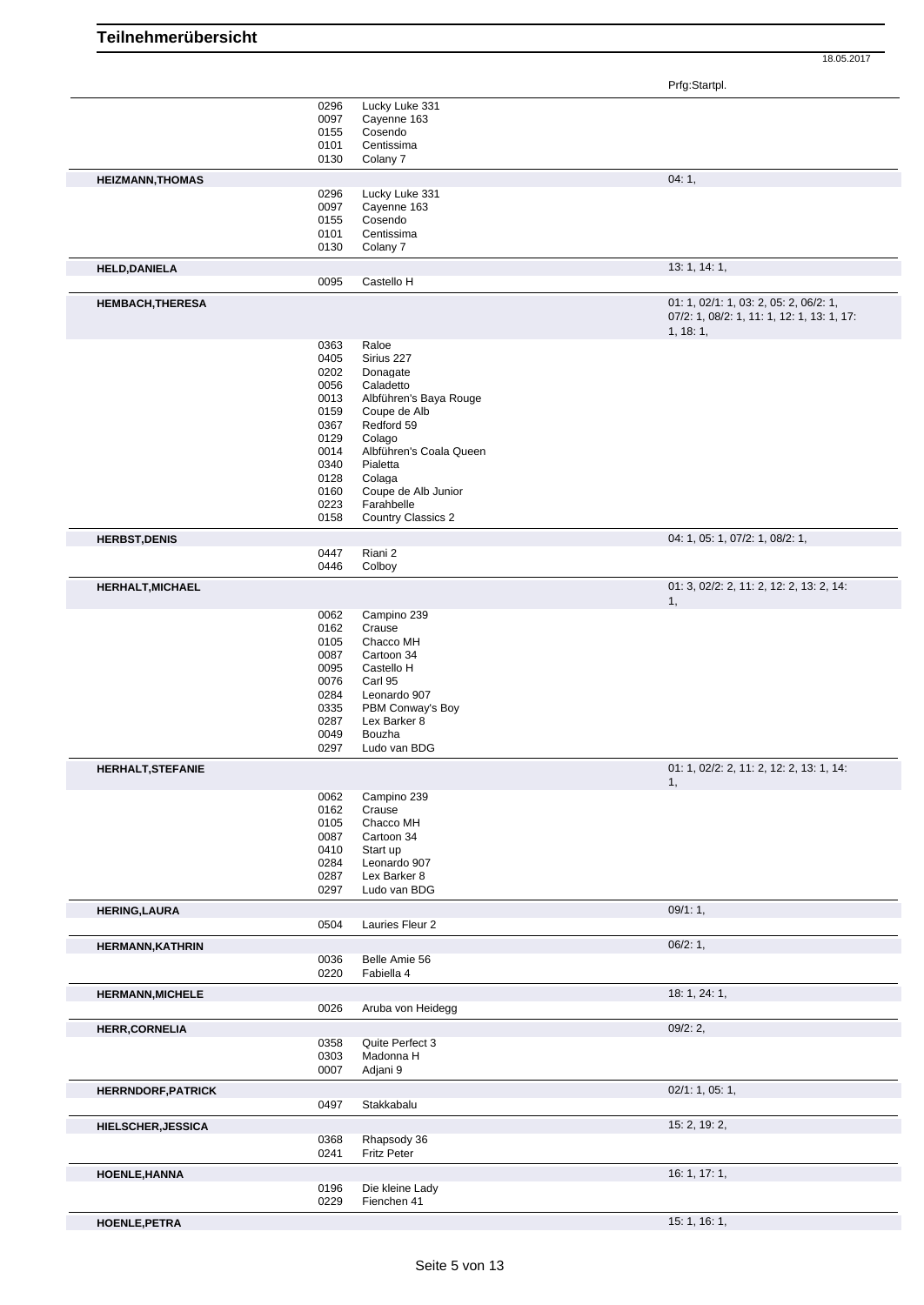|                         |              |                              | Prfg:Startpl.                                          |
|-------------------------|--------------|------------------------------|--------------------------------------------------------|
|                         | 0196         | Die kleine Lady              |                                                        |
|                         | 0229         | Fienchen 41                  |                                                        |
| HOFFMANN, SUSANNE       | 0467         | Fidane K.                    | 16:1,                                                  |
| <b>HORB, CELINA</b>     |              |                              | 07/2: 1, 09/2: 1,                                      |
|                         | 0292         | Lokani                       |                                                        |
| HORNFECK, ALEXANDRA     |              |                              | 18: 1, 24: 1,                                          |
|                         | 0210         | Ekaromia                     |                                                        |
| <b>HOTZ,REBECCA</b>     |              |                              | 01: 2, 02/2: 3, 03: 3, 05: 2, 11: 3, 12:               |
|                         |              |                              | 3, 13: 3, 14: 3,                                       |
|                         | 0161<br>0070 | Cowboy 39<br>Caprice 525     |                                                        |
|                         | 0337         | Perfect Touch 3              |                                                        |
|                         | 0064         | Candela 67                   |                                                        |
|                         | 0020         | Apache 274                   |                                                        |
|                         | 0081         | Carlsberg 12                 |                                                        |
|                         | 0086         | Carthafina                   |                                                        |
|                         | 0338         | Perideaux                    |                                                        |
|                         | 0416         | Touloubre                    |                                                        |
| HUESSLE, STEPHANIE      | 0037         | <b>Belle Feline</b>          | 07/1: 1, 09/1: 1, 17: 1,                               |
|                         |              |                              | 06/1: 2, 08/2: 2, 10/2: 1,                             |
| <b>HUONKER,FABIENNE</b> | 0395         | Shakira 282                  |                                                        |
|                         | 0254         | Heartbreak Sapphire          |                                                        |
| HUTTROP-HAGE, JANINE    |              |                              | 02/1: 1, 05: 1, 06/2: 1, 11: 1, 12: 1, 15:             |
|                         |              |                              | 1, 16: 1, 19: 1, 20: 1, 21: 1, 22: 1, 23:<br>1, 24: 1, |
|                         | 0436         | Schneeglöckchen              |                                                        |
|                         | 0328         | Overfly 2                    |                                                        |
|                         | 0320         | No Discussion H.H.           |                                                        |
|                         | 0403         | Sir Shutterfly Sein Sohn H.H |                                                        |
|                         | 0122         | Cleiner Donner H.H.          |                                                        |
| <b>ISELIN,LYDIA</b>     | 0411         | Sterntaler 54                | 04: 2, 06/1: 2,                                        |
|                         |              |                              |                                                        |
| JEHLE, SIMON            | 0344         | Pole Poldi                   | 08/1: 1, 10/1: 1,                                      |
| JOCKERS, NADINE         |              |                              | 06/1: 2, 08/1: 2,                                      |
|                         | 0163         | Crescondo                    |                                                        |
|                         | 0117         | Ciano 16                     |                                                        |
| JOERN-ZAPF, GINA        |              |                              | 19:1,                                                  |
|                         | 0305<br>0230 | Mantecar<br>Filio 9          |                                                        |
|                         |              |                              |                                                        |
| <b>JUNG, KIRSTEN</b>    | 0181         | Danse de Magie               | 17:2,                                                  |
|                         | 0314         | Naomi B 2                    |                                                        |
|                         | 0334         | PAV Nelix                    |                                                        |
|                         | 0198         | Discovery 56                 |                                                        |
| <b>KAESE, CAROLINE</b>  |              |                              | 09/1: 1, 10/1: 1, 18: 1, 22: 1,                        |
|                         | 0282         | Leo Fantastico               |                                                        |
| KARLE, BERNHARD         |              |                              | 01: 1, 03: 1,                                          |
|                         | 0139         | Comet 229                    |                                                        |
|                         | 0348<br>0189 | Quanja 2<br>Diadora 14       |                                                        |
| KARLE, JULIA            |              |                              | 08/1: 1, 09/2: 1, 10/2: 1,                             |
|                         | 0139         | Comet 229                    |                                                        |
| <b>KARLE, NILS</b>      |              |                              | 09/1: 1, 10/1: 1, 22: 2,                               |
|                         | 0247         | Golden Girl 140              |                                                        |
|                         | 0139         | Comet 229                    |                                                        |
| <b>KAUFMANN, CILIA</b>  |              |                              | 21:1,                                                  |
|                         |              |                              |                                                        |
| <b>KAUFMANN,LEA</b>     | 0437         |                              | 20: 1, 24: 1,                                          |
|                         |              | Dior Diabolo                 |                                                        |
| <b>KELLER, SABRINA</b>  | 0063         | Can Fly 13                   | 09/1: 1, 10/1: 1,                                      |
|                         |              |                              |                                                        |
| <b>KESSLER, GERD</b>    | 0024         | Artemis 60                   | 06/1: 1, 07/2: 2, 10/2: 2,                             |
|                         | 0407         | Social Network               |                                                        |
|                         | 0133         | Coleur 12                    |                                                        |
|                         | 0028         | Askaban 21                   |                                                        |
| <b>KESSLER, IRA</b>     |              |                              | 08/1: 1, 09/1: 1, 10/1: 1, 17: 1,                      |
|                         | 0012         | Albany de Waidhof            |                                                        |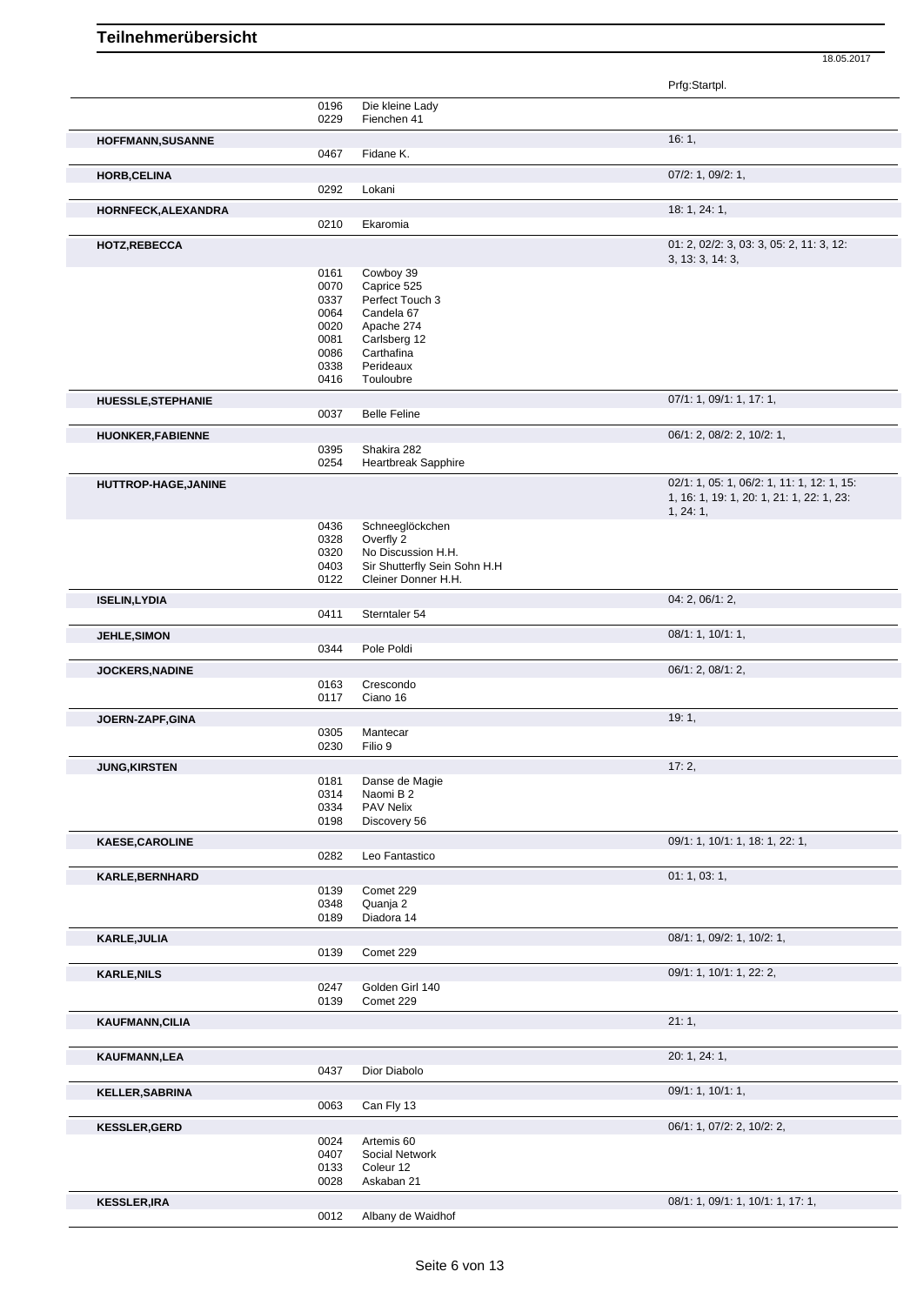|                          |              |                                          | Prfg:Startpl.                                    |
|--------------------------|--------------|------------------------------------------|--------------------------------------------------|
| <b>KESSLER, MICHELLE</b> | 0313         | Nando 528                                | 24:1,                                            |
| <b>KESSLER, SONJA</b>    |              |                                          | 19:1,                                            |
|                          | 0391         | Scarletto 2                              |                                                  |
| KIBIGER, SELINA          | 0100         | Celine 208                               | 01: 1, 02/2: 1, 03: 1,                           |
| KIEFER, CELINE           |              |                                          | 16:1,                                            |
|                          | 0120         | Claas 15                                 |                                                  |
| KIEFER, EMILIA           | 0266         | Jack Jones 2                             | 01: 2, 02/2: 2, 03: 2, 05: 2,                    |
|                          | 0099         | Celina 165                               |                                                  |
| KIEFER, JENS-UWE         |              |                                          | 02/1: 1, 03: 1, 05: 1,                           |
|                          | 0400         | Siegfried 55                             |                                                  |
| KILGER, NATHALIE         | 0291         | Little Prince 9                          | 04: 1, 06/1: 1,                                  |
| <b>KLAUSMANN, JENNY</b>  |              |                                          | 09/2: 1, 17: 2,                                  |
|                          | 0249         | Grancino 14                              |                                                  |
|                          | 0404         | Sirion 8                                 |                                                  |
| <b>KLEEB, JENNIFER</b>   |              |                                          | 03: 1, 04: 1, 06/2: 1,                           |
|                          | 0342         | Pipilotta 9                              |                                                  |
| <b>KLEEB, SASKIA</b>     | 0359         | Quivive 14                               | 04: 1, 06/2: 1, 07/2: 1, 08/2: 1,                |
| <b>KLEEMANN, JETTE</b>   |              |                                          | : 0,                                             |
|                          | 0298         | Lugatino                                 |                                                  |
|                          | 0422         | Walesco 173                              |                                                  |
| <b>KNODEL, CHRISTINE</b> | 0379         | Rubicondo 2                              | 15: 1, 16: 1,                                    |
|                          |              |                                          | 07/1: 1, 09/1: 1, 19: 1,                         |
| KOCH, SARA               | 0178         | Dancer 238                               |                                                  |
| <b>KOEPFLER, DANA</b>    |              |                                          | 09/1: 1, 23: 1,                                  |
|                          | 0002         | Acaprice                                 |                                                  |
|                          | 0218         | Evita 289                                |                                                  |
| <b>KRAUSS, ANDREAS</b>   |              |                                          | 01: 1, 02/1: 1, 06/2: 1, 11: 1, 12: 1, 13:<br>1, |
|                          | 0151         | Corafino                                 |                                                  |
|                          | 0144<br>0135 | Contador- J<br>Colina 72                 |                                                  |
| <b>KRAUSS, MARIELLA</b>  |              |                                          | 20:1,                                            |
|                          | 0430         | Bunthof's Flo                            |                                                  |
| KRAUSS,SEBASTIAN         |              |                                          | 21:1,                                            |
|                          | 0430         | Bunthof's Flo                            |                                                  |
| <b>KRIEGER, MICHAEL</b>  |              |                                          | 04: 1, 06/2: 1, 09/2: 1, 11: 1, 12: 1,           |
|                          | 0219<br>0238 | Fabear<br>Forli                          |                                                  |
|                          | 0103         | Chac Le Witz                             |                                                  |
|                          | 0351<br>0160 | Quattra di Granna<br>Coupe de Alb Junior |                                                  |
|                          | 0092         | Cassandra T                              |                                                  |
| KUGEL, JANINE            |              |                                          | 07/1: 1, 09/1: 1,                                |
|                          | 0110         | Charlotta G                              |                                                  |
| <b>KUMPF, SASKIA</b>     | 0413         | Sunflower 19                             | 06/1: 1, 07/1: 1, 08/2: 1, 09/2: 1,              |
|                          | 0205         | Dooley 16                                |                                                  |
| KUMPF, VANESSA           |              |                                          | 09/1: 1, 10/1: 1, 22: 1, 23: 1,                  |
|                          | 0413         | Sunflower 19                             |                                                  |
|                          | 0424         | <b>Whispering Bubbles</b>                |                                                  |
| <b>KUNZ, BIRGIT</b>      | 0277         | Laurentan 2                              | 17:2,                                            |
|                          | 0039         | Beltano 5                                |                                                  |
| <b>KURZ, CHRIS-KEVIN</b> |              |                                          | 21:1,                                            |
|                          | 0493         | Fabienne 489                             |                                                  |
| <b>KURZ, MAGNUS</b>      |              |                                          | 04:2,                                            |
|                          | 0068<br>0004 | Candyman S 4<br>Acodetta S               |                                                  |
| <b>KURZ,SARAH</b>        |              |                                          | 20:1,                                            |
|                          | 0493         | Fabienne 489                             |                                                  |

18.05.2017

**LAMBERT, JENNY** 17: 1, 20063 Carona 8 Carona 8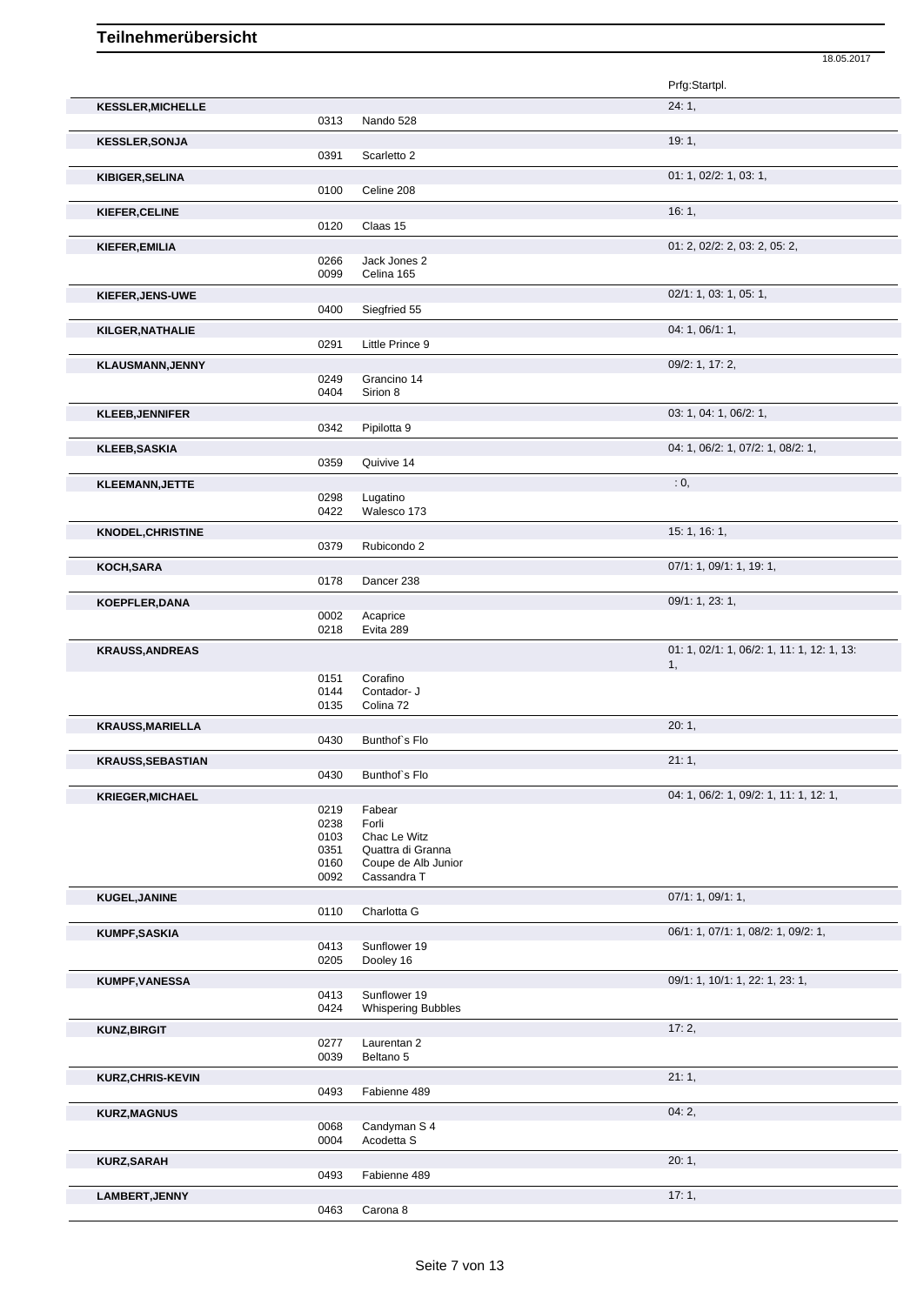|                                 |              |                                     | 18.05.2017                               |
|---------------------------------|--------------|-------------------------------------|------------------------------------------|
|                                 |              |                                     | Prfg:Startpl.                            |
| <b>LEBER, NICO</b>              |              |                                     | 02/2: 1, 03: 1, 05: 1, 06/2: 1,          |
|                                 | 0227         | FBW Ciacyra L                       |                                          |
|                                 | 0091         | Caslato                             |                                          |
| <b>LEHMANN, DIANA</b>           |              |                                     | 04: 1, 06/1: 1, 07/1: 1, 08/1: 1,        |
|                                 | 0167         | Crosby 40                           |                                          |
| <b>LEHMANN,EDDA</b>             |              |                                     | 06/2:1,                                  |
|                                 | 0114         | Chrislinger                         |                                          |
|                                 | 0060         | Camiello                            |                                          |
| <b>LEINS, JANINE</b>            |              |                                     | 07/1: 1, 08/1: 1, 09/2: 1, 10/2: 1,      |
|                                 | 0364         | Ravello 44                          |                                          |
|                                 |              |                                     |                                          |
| <b>LENGLE, SIMONE</b>           | 0232         | Fiona 516                           | 17:1,                                    |
|                                 |              |                                     |                                          |
| <b>LESCHITZKA, MICHELLE</b>     |              |                                     | 20:1,                                    |
|                                 | 0462         | Ikar de Caudard                     |                                          |
| <b>LEVY, JEREMY</b>             |              |                                     | 04: 1, 08/1: 1,                          |
|                                 | 0421         | Waikiki 199                         |                                          |
| LIEDEK,UTE                      |              |                                     | 15: 1, 16: 1, 17: 1,                     |
|                                 | 0461         | Fritz 653                           |                                          |
|                                 |              |                                     | 17:1, 18:1,                              |
| LIENHART, CELINE                | 0228         | Feine Ari                           |                                          |
|                                 |              |                                     |                                          |
| LINDER, AURELIA                 |              |                                     | 22:1,                                    |
|                                 | 0057         | Calenberg's Peppermint              |                                          |
| LINDLER, SOPHIA                 |              |                                     | 02/1: 1, 03: 1, 04: 3, 06/1: 2,          |
|                                 | 0302         | Lyra Sp                             |                                          |
|                                 | 0308         | Mini Cooper 6<br>Noowanda Semilly   |                                          |
|                                 | 0322         |                                     |                                          |
| LINDNER, LUISE                  |              |                                     | 08/2: 1, 10/2: 1,                        |
|                                 | 0262         | Ibo K                               |                                          |
| <b>LINDNER, SABINE</b>          |              |                                     | 09/1: 1, 10/1: 1, 18: 1,                 |
|                                 | 0034         | Beaujolais 21                       |                                          |
|                                 | 0180         | Danja 83                            |                                          |
| <b>LUEDI, SALOME</b>            |              |                                     | 01: 2, 02/2: 2, 03: 2,                   |
|                                 | 0500         | Queena 2                            |                                          |
|                                 | 0499         | Golden Ball                         |                                          |
| LUETTE, JULIA                   |              |                                     | 04: 1, 06/1: 1, 08/1: 1, 16: 1,          |
|                                 | 0150         | Copernicus 5                        |                                          |
| <b>MAERZ, ANNIKA</b>            |              |                                     | 04: 1, 07/2: 2, 09/2: 1,                 |
|                                 | 0182         | Dashing New Moon                    |                                          |
|                                 | 0354         | Quibell 25                          |                                          |
|                                 |              |                                     | 06/1: 1, 08/1: 2, 10/1: 2,               |
| <b>MAIER, JAN</b>               | 0375         | Ronja 1803                          |                                          |
|                                 | 0402         | Sir Anka                            |                                          |
|                                 |              |                                     |                                          |
| <b>MANDEL, MELANIE</b>          |              |                                     | 09/1: 1, 10/1: 1,                        |
|                                 | 0258         | Honduras 34                         |                                          |
| <b>MARTINEZ CANTARIN, OSCAR</b> |              |                                     | 07/1: 1, 08/1: 1, 10/1: 1, 11: 1, 12: 1, |
|                                 | 0506         | Euterpe 2                           |                                          |
|                                 | 0505         | Ariosa GG                           |                                          |
| <b>MASCHKE, SASCHA</b>          |              |                                     | 07/2:2,                                  |
|                                 | 0273         | Landor's Son 2                      |                                          |
|                                 | 0093         | Cassun                              |                                          |
|                                 | 0038         | Bellissimo 15                       |                                          |
| <b>MATT, ALICIA</b>             |              |                                     | 09/1: 1, 10/1: 1, 22: 1, 23: 1,          |
|                                 | 0265         | Jack 186                            |                                          |
| <b>MATUSCHEK, MARC</b>          |              |                                     | 02/2: 2, 03: 2, 05: 2,                   |
|                                 | 0271         | La Piana                            |                                          |
|                                 | 0176         | Daloma                              |                                          |
| <b>MAURER, MONA</b>             |              |                                     | 04: 1, 06/1: 1, 07/1: 1, 08/1: 1,        |
|                                 | 0332         | Patrizia 72                         |                                          |
|                                 |              |                                     |                                          |
| MAZUR, MARZENA-KATTY            | 0188         | Di-Layla                            | 04: 1, 07/1: 1, 08/1: 1, 10/1: 1,        |
|                                 |              |                                     |                                          |
| <b>MEHLHORN, WIEBKE</b>         |              |                                     | 09/1: 1, 10/1: 1, 17: 2, 22: 1, 23: 1,   |
|                                 | 0383         | Samuraj 24                          |                                          |
|                                 | 0033<br>0285 | Beartsje Resa von Laar<br>Levanda 2 |                                          |
|                                 |              |                                     |                                          |
| <b>MEIER, SABRINA</b>           |              |                                     | 09/1: 1, 10/1: 1, 16: 2, 19: 1,          |
|                                 | 0257         | Hinnerk 9                           |                                          |
|                                 | 0355         | Quidam's la Cross                   |                                          |

0234 Firefly 45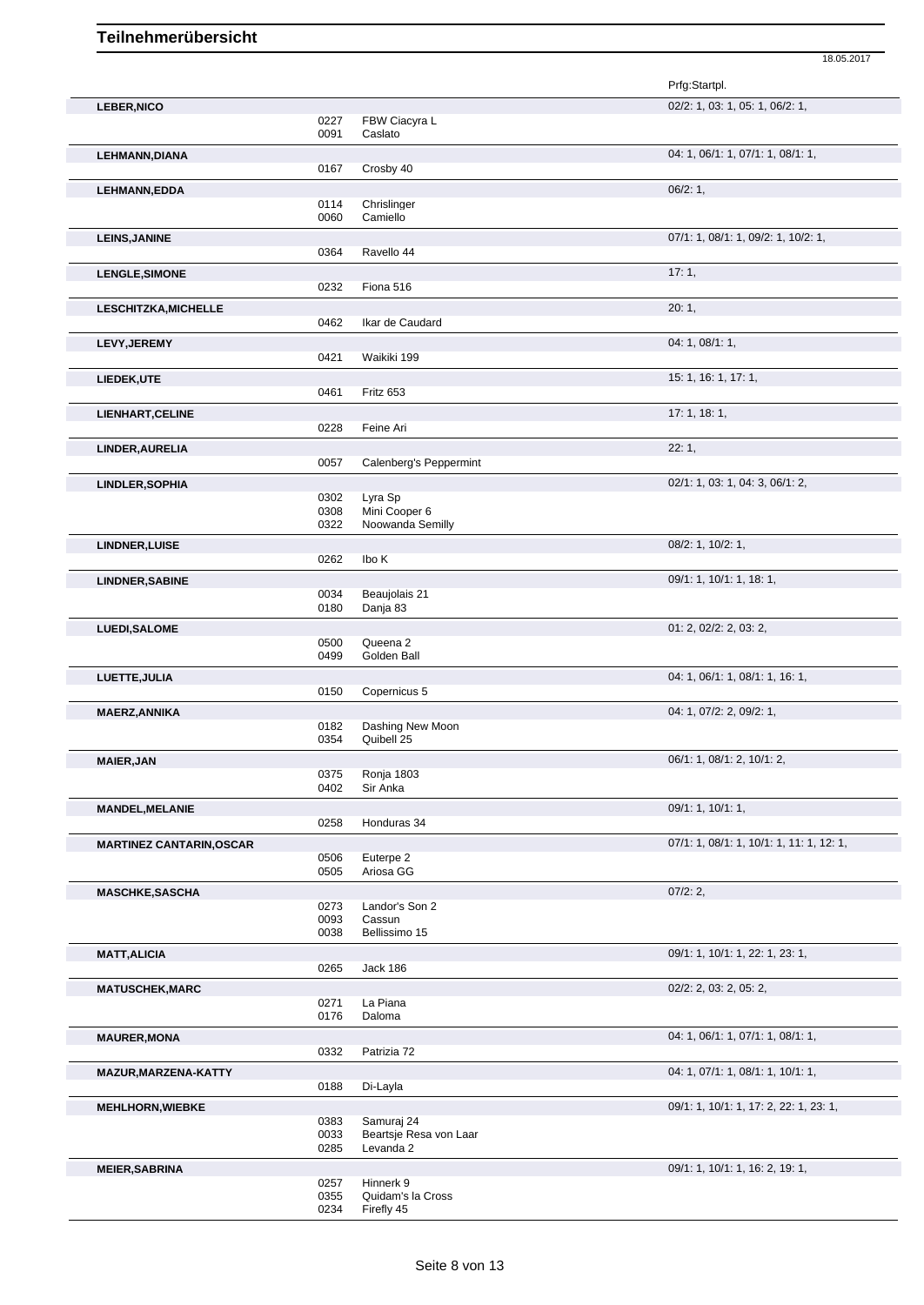|      |                                                                                                                                                                                                                      | Prfg:Startpl.                                                                                                                                                                                                                                                                                                                                                                                                                                                 |
|------|----------------------------------------------------------------------------------------------------------------------------------------------------------------------------------------------------------------------|---------------------------------------------------------------------------------------------------------------------------------------------------------------------------------------------------------------------------------------------------------------------------------------------------------------------------------------------------------------------------------------------------------------------------------------------------------------|
|      |                                                                                                                                                                                                                      | 04: 1, 07/1: 1,                                                                                                                                                                                                                                                                                                                                                                                                                                               |
|      |                                                                                                                                                                                                                      |                                                                                                                                                                                                                                                                                                                                                                                                                                                               |
|      |                                                                                                                                                                                                                      |                                                                                                                                                                                                                                                                                                                                                                                                                                                               |
|      |                                                                                                                                                                                                                      | 21:1,                                                                                                                                                                                                                                                                                                                                                                                                                                                         |
|      |                                                                                                                                                                                                                      |                                                                                                                                                                                                                                                                                                                                                                                                                                                               |
|      |                                                                                                                                                                                                                      | 01: 3, 02/1: 3, 03: 3, 05: 2, 12: 1, 13:<br>2, 14:1,                                                                                                                                                                                                                                                                                                                                                                                                          |
| 0471 | Cornet's Adel 2                                                                                                                                                                                                      |                                                                                                                                                                                                                                                                                                                                                                                                                                                               |
| 0473 | Quite Classic 2                                                                                                                                                                                                      |                                                                                                                                                                                                                                                                                                                                                                                                                                                               |
|      |                                                                                                                                                                                                                      |                                                                                                                                                                                                                                                                                                                                                                                                                                                               |
|      |                                                                                                                                                                                                                      |                                                                                                                                                                                                                                                                                                                                                                                                                                                               |
|      |                                                                                                                                                                                                                      | 01: 1, 03: 1, 05: 1,                                                                                                                                                                                                                                                                                                                                                                                                                                          |
|      |                                                                                                                                                                                                                      |                                                                                                                                                                                                                                                                                                                                                                                                                                                               |
|      |                                                                                                                                                                                                                      | : 0,                                                                                                                                                                                                                                                                                                                                                                                                                                                          |
|      |                                                                                                                                                                                                                      |                                                                                                                                                                                                                                                                                                                                                                                                                                                               |
| 0231 | Filou de Coeur                                                                                                                                                                                                       |                                                                                                                                                                                                                                                                                                                                                                                                                                                               |
|      |                                                                                                                                                                                                                      | 16: 1, 17: 1,                                                                                                                                                                                                                                                                                                                                                                                                                                                 |
| 0208 | Duke of my Heart                                                                                                                                                                                                     |                                                                                                                                                                                                                                                                                                                                                                                                                                                               |
|      |                                                                                                                                                                                                                      | 01: 2, 02/2: 1, 03: 3, 05: 2, 12: 2, 13:                                                                                                                                                                                                                                                                                                                                                                                                                      |
|      |                                                                                                                                                                                                                      | 3, 14:1,                                                                                                                                                                                                                                                                                                                                                                                                                                                      |
| 0363 | Raloe                                                                                                                                                                                                                |                                                                                                                                                                                                                                                                                                                                                                                                                                                               |
|      |                                                                                                                                                                                                                      |                                                                                                                                                                                                                                                                                                                                                                                                                                                               |
|      |                                                                                                                                                                                                                      |                                                                                                                                                                                                                                                                                                                                                                                                                                                               |
| 0129 | Colago                                                                                                                                                                                                               |                                                                                                                                                                                                                                                                                                                                                                                                                                                               |
| 0014 | Albführen's Coala Queen                                                                                                                                                                                              |                                                                                                                                                                                                                                                                                                                                                                                                                                                               |
| 0340 | Pialetta                                                                                                                                                                                                             |                                                                                                                                                                                                                                                                                                                                                                                                                                                               |
|      |                                                                                                                                                                                                                      |                                                                                                                                                                                                                                                                                                                                                                                                                                                               |
|      |                                                                                                                                                                                                                      |                                                                                                                                                                                                                                                                                                                                                                                                                                                               |
|      |                                                                                                                                                                                                                      |                                                                                                                                                                                                                                                                                                                                                                                                                                                               |
|      |                                                                                                                                                                                                                      |                                                                                                                                                                                                                                                                                                                                                                                                                                                               |
|      |                                                                                                                                                                                                                      |                                                                                                                                                                                                                                                                                                                                                                                                                                                               |
|      |                                                                                                                                                                                                                      | 01: 1, 02/1: 1, 03: 1, 05: 1,                                                                                                                                                                                                                                                                                                                                                                                                                                 |
|      |                                                                                                                                                                                                                      | 16:1,                                                                                                                                                                                                                                                                                                                                                                                                                                                         |
|      |                                                                                                                                                                                                                      |                                                                                                                                                                                                                                                                                                                                                                                                                                                               |
|      |                                                                                                                                                                                                                      | 19:2,                                                                                                                                                                                                                                                                                                                                                                                                                                                         |
|      |                                                                                                                                                                                                                      |                                                                                                                                                                                                                                                                                                                                                                                                                                                               |
|      |                                                                                                                                                                                                                      |                                                                                                                                                                                                                                                                                                                                                                                                                                                               |
| 0231 | Filou de Coeur                                                                                                                                                                                                       |                                                                                                                                                                                                                                                                                                                                                                                                                                                               |
| 0281 |                                                                                                                                                                                                                      |                                                                                                                                                                                                                                                                                                                                                                                                                                                               |
|      |                                                                                                                                                                                                                      | 03: 1, 05: 1,                                                                                                                                                                                                                                                                                                                                                                                                                                                 |
| 0295 | Luca Toni 12                                                                                                                                                                                                         |                                                                                                                                                                                                                                                                                                                                                                                                                                                               |
|      |                                                                                                                                                                                                                      | 20: 1, 22: 1, 23: 1,                                                                                                                                                                                                                                                                                                                                                                                                                                          |
|      |                                                                                                                                                                                                                      |                                                                                                                                                                                                                                                                                                                                                                                                                                                               |
|      |                                                                                                                                                                                                                      | 17:1,                                                                                                                                                                                                                                                                                                                                                                                                                                                         |
|      |                                                                                                                                                                                                                      |                                                                                                                                                                                                                                                                                                                                                                                                                                                               |
|      |                                                                                                                                                                                                                      |                                                                                                                                                                                                                                                                                                                                                                                                                                                               |
|      |                                                                                                                                                                                                                      | 02/1: 2, 04: 3, 05: 3, 06/1: 3, 13: 1,                                                                                                                                                                                                                                                                                                                                                                                                                        |
|      |                                                                                                                                                                                                                      |                                                                                                                                                                                                                                                                                                                                                                                                                                                               |
|      |                                                                                                                                                                                                                      |                                                                                                                                                                                                                                                                                                                                                                                                                                                               |
| 0487 | Angel Dust 9                                                                                                                                                                                                         |                                                                                                                                                                                                                                                                                                                                                                                                                                                               |
|      |                                                                                                                                                                                                                      | 03: 1, 04: 1, 07/2: 1, 09/2: 1,                                                                                                                                                                                                                                                                                                                                                                                                                               |
| 0276 | Laurel III                                                                                                                                                                                                           |                                                                                                                                                                                                                                                                                                                                                                                                                                                               |
| 0173 | Da Lisca 2                                                                                                                                                                                                           |                                                                                                                                                                                                                                                                                                                                                                                                                                                               |
| 0253 | Gwendiona                                                                                                                                                                                                            |                                                                                                                                                                                                                                                                                                                                                                                                                                                               |
|      |                                                                                                                                                                                                                      | 06/1:1,                                                                                                                                                                                                                                                                                                                                                                                                                                                       |
| 0148 | Cookie 61                                                                                                                                                                                                            |                                                                                                                                                                                                                                                                                                                                                                                                                                                               |
|      |                                                                                                                                                                                                                      | 02/2:2,                                                                                                                                                                                                                                                                                                                                                                                                                                                       |
| 0027 | Ascalon 42                                                                                                                                                                                                           |                                                                                                                                                                                                                                                                                                                                                                                                                                                               |
| 0172 | D'Inzea Deluxe N                                                                                                                                                                                                     |                                                                                                                                                                                                                                                                                                                                                                                                                                                               |
|      |                                                                                                                                                                                                                      |                                                                                                                                                                                                                                                                                                                                                                                                                                                               |
|      |                                                                                                                                                                                                                      | 22: 1, 23: 1,                                                                                                                                                                                                                                                                                                                                                                                                                                                 |
| 0031 | Bahia Blanca 5                                                                                                                                                                                                       |                                                                                                                                                                                                                                                                                                                                                                                                                                                               |
|      |                                                                                                                                                                                                                      | 09/1: 1, 10/1: 1, 22: 1, 23: 1,                                                                                                                                                                                                                                                                                                                                                                                                                               |
| 0387 | Santorin's Boy                                                                                                                                                                                                       |                                                                                                                                                                                                                                                                                                                                                                                                                                                               |
|      |                                                                                                                                                                                                                      |                                                                                                                                                                                                                                                                                                                                                                                                                                                               |
|      |                                                                                                                                                                                                                      | 10/1:1,                                                                                                                                                                                                                                                                                                                                                                                                                                                       |
| 0244 | Genetic Experience                                                                                                                                                                                                   |                                                                                                                                                                                                                                                                                                                                                                                                                                                               |
|      |                                                                                                                                                                                                                      | 15: 1, 19: 1,                                                                                                                                                                                                                                                                                                                                                                                                                                                 |
|      | 0183<br>0143<br>0433<br>0472<br>0469<br>0470<br>0343<br>0423<br>0015<br>0013<br>0159<br>0146<br>0104<br>0309<br>0160<br>0158<br>0149<br>0017<br>0423<br>0346<br>0502<br>0175<br>0312<br>0486<br>0489<br>0488<br>0325 | De Rien B<br>Constantin S<br>Lola<br>Escada XVII<br>Comt'Est Z<br>Conita Z<br>Pivi<br>Westwind C<br>Albführen's Memphis<br>Albführen's Baya Rouge<br>Coupe de Alb<br>Conthera<br>Chacco 33<br>Mister Albführen<br>Coupe de Alb Junior<br><b>Country Classics 2</b><br>Cooper 116<br>Allianz - Samba Dream<br>Westwind C<br>Qua Polo<br>Lennox 350<br>Casper<br>Daimler Royal B<br>Nallo<br>Acodetto's Champ<br>Piana GG<br>Celebration GG<br>Olympie du Banco |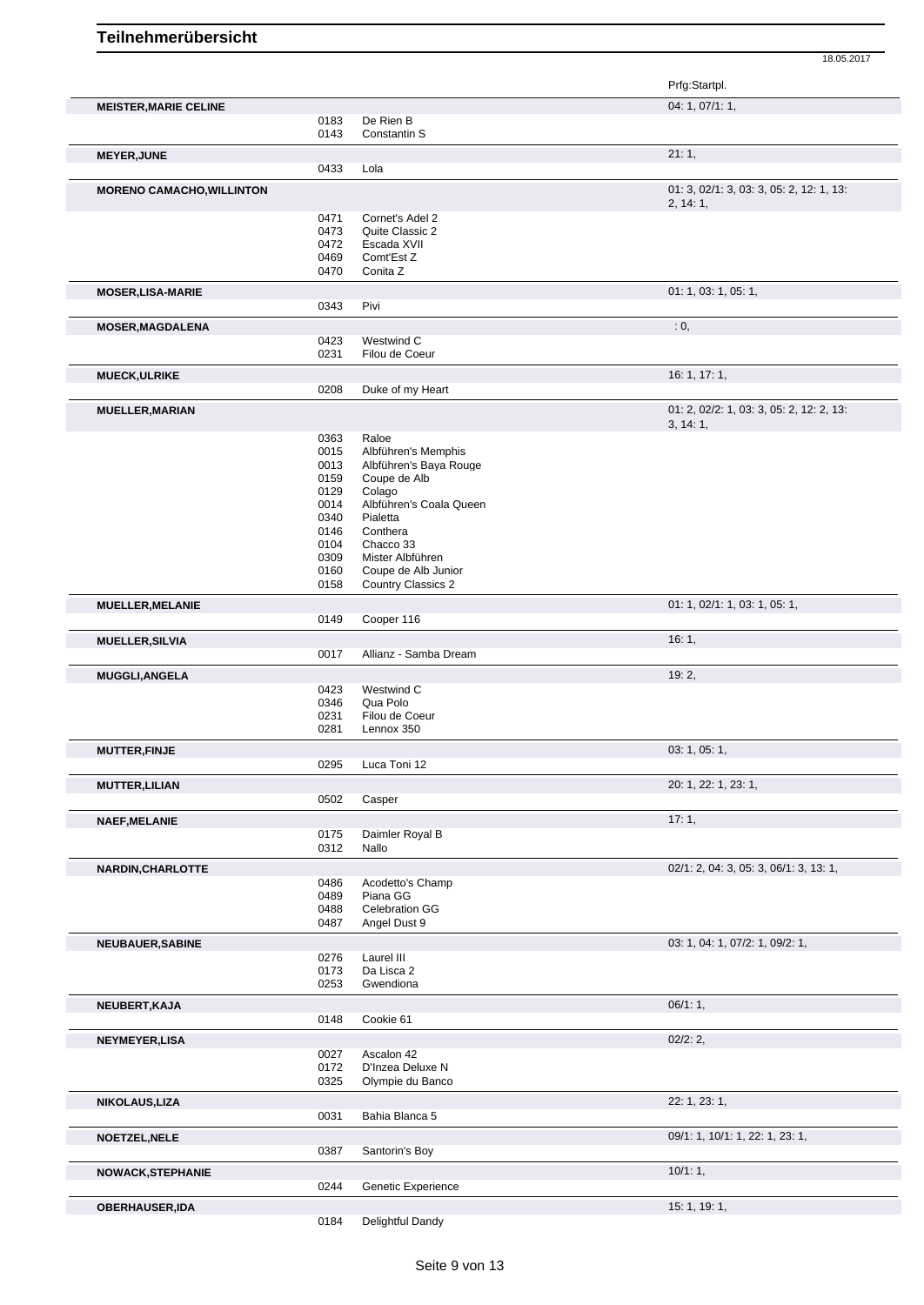|                          |      |                             | Prfg:Startpl.                                          |
|--------------------------|------|-----------------------------|--------------------------------------------------------|
| <b>OCHS, CHRISTIAN</b>   |      |                             | 08/1:1,                                                |
|                          | 0482 | Contango 9                  |                                                        |
| <b>OESCHGER, MICHELE</b> |      |                             | 03: 1, 05: 1, 06/2: 2, 07/2: 2, 13: 1, 18:<br>1,       |
|                          | 0298 | Lugatino                    |                                                        |
|                          | 0083 | Carrera Classic             |                                                        |
|                          | 0353 | Quentino 34                 |                                                        |
|                          | 0422 | Walesco 173                 |                                                        |
|                          | 0031 | Bahia Blanca 5              |                                                        |
| OHLE, ANITA              | 0246 | Golden Dreamgirl 2          | 18: 1, 24: 1,                                          |
|                          |      |                             |                                                        |
| OSSWALD-VIALAR, VICTORIA | 0006 | Adhesive's Lilliput         | 06/1: 2, 08/1: 2, 21: 1,                               |
|                          | 0409 | Stacord 4                   |                                                        |
|                          | 0310 | Momo 438                    |                                                        |
|                          |      |                             | 15: 1, 16: 1, 17: 1, 18: 1,                            |
| PAUL, MAXIMILIANE        | 0427 | Wolfgang 37                 |                                                        |
|                          | 0260 | Hotspot                     |                                                        |
|                          |      |                             | 06/1: 2, 07/1: 2, 13: 1, 15: 1, 16: 1,                 |
| <b>PAWELKE, MAREN</b>    | 0289 | Limes 23                    |                                                        |
|                          | 0362 | Quoka                       |                                                        |
|                          |      |                             |                                                        |
| <b>PETERSEN, IMKE</b>    | 0341 | Picara 13                   | 20:1,                                                  |
|                          |      |                             |                                                        |
| PETERSEN, TAMKE          | 0419 | Vincent 89                  | 20:1,                                                  |
|                          |      |                             |                                                        |
| PFEFFERLE, LENA          |      |                             | 17:1,                                                  |
|                          | 0498 | Collego                     |                                                        |
| PIEPER, SARA             |      |                             | 04: 1, 06/2: 1, 07/2: 2, 08/2: 2, 09/2:<br>1, 10/2: 2, |
|                          | 0356 | Quintilla 5                 |                                                        |
|                          | 0152 | Corlando 61                 |                                                        |
| PISKAC, ANNA-MARIA       |      |                             | 23: 1, 24: 1,                                          |
|                          | 0438 | Espresso 21                 |                                                        |
|                          |      |                             |                                                        |
| PROBST, ANNA-LENA        | 0280 | Legolas 55                  | 03: 1, 05: 1,                                          |
|                          | 0032 | <b>Balou Star's Premier</b> |                                                        |
|                          |      |                             | 01: 3, 02/2: 2, 03: 3, 12: 1, 13: 2, 14:               |
| <b>REICH, PIA</b>        |      |                             | 1,                                                     |
|                          | 0278 | Le Quidam                   |                                                        |
|                          | 0166 | Croesus                     |                                                        |
|                          | 0072 | Captain Sharky GG           |                                                        |
|                          | 0090 | Casie-Blue                  |                                                        |
|                          | 0268 | Kan Fly                     |                                                        |
|                          | 0304 | Magnus Romeo                |                                                        |
| REINECKER, KATJA         |      |                             | 11: 1, 12: 1,                                          |
|                          | 0195 | Diatol                      |                                                        |
|                          | 0396 | Shalimar VIII CH            |                                                        |
| RENDLER, HUBERT          |      |                             | 08/2: 2, 10/2: 2,                                      |
|                          | 0080 | Carlotta K                  |                                                        |
|                          | 0115 | Christo 37                  |                                                        |
|                          | 0073 | Cara 166                    |                                                        |
| <b>RHEIN, VANESSA</b>    |      |                             | 15: 1, 16: 1, 19: 1,                                   |
|                          | 0261 | <b>Hubertus SR</b>          |                                                        |
| RIOTTE, CAMILLE          |      |                             | 02/2: 1, 03: 1, 04: 1, 09/2: 1, 10/2: 1,               |
|                          | 0501 | Quastle Dream               |                                                        |
|                          | 0442 | Twist D'Altenbach           |                                                        |
|                          | 0441 | Acapello des Amo            |                                                        |
| <b>RITTER, LEONIE</b>    |      |                             | 02/1: 1, 04: 1, 06/2: 1,                               |
|                          | 0023 | Arcos 14                    |                                                        |
| <b>ROICK, SOPHIA</b>     |      |                             | 16: 1, 17: 1,                                          |
|                          | 0248 | Goldstern 233               |                                                        |
| <b>ROTH, STEFFEN</b>     |      |                             | 04:1,                                                  |
|                          | 0370 | Ricardo 488                 |                                                        |
|                          |      |                             |                                                        |
| <b>RUEB,LENA</b>         | 0329 | Owenja                      | 20:1,                                                  |
|                          |      |                             |                                                        |
| <b>RUEB, MAXINE</b>      |      |                             | 01: 1, 03: 1,                                          |
|                          | 0209 | Dusty 774                   |                                                        |
| RUECKER, DANIELA         |      |                             | 08/1:1,                                                |
|                          | 0292 | Lokani                      |                                                        |
|                          |      |                             |                                                        |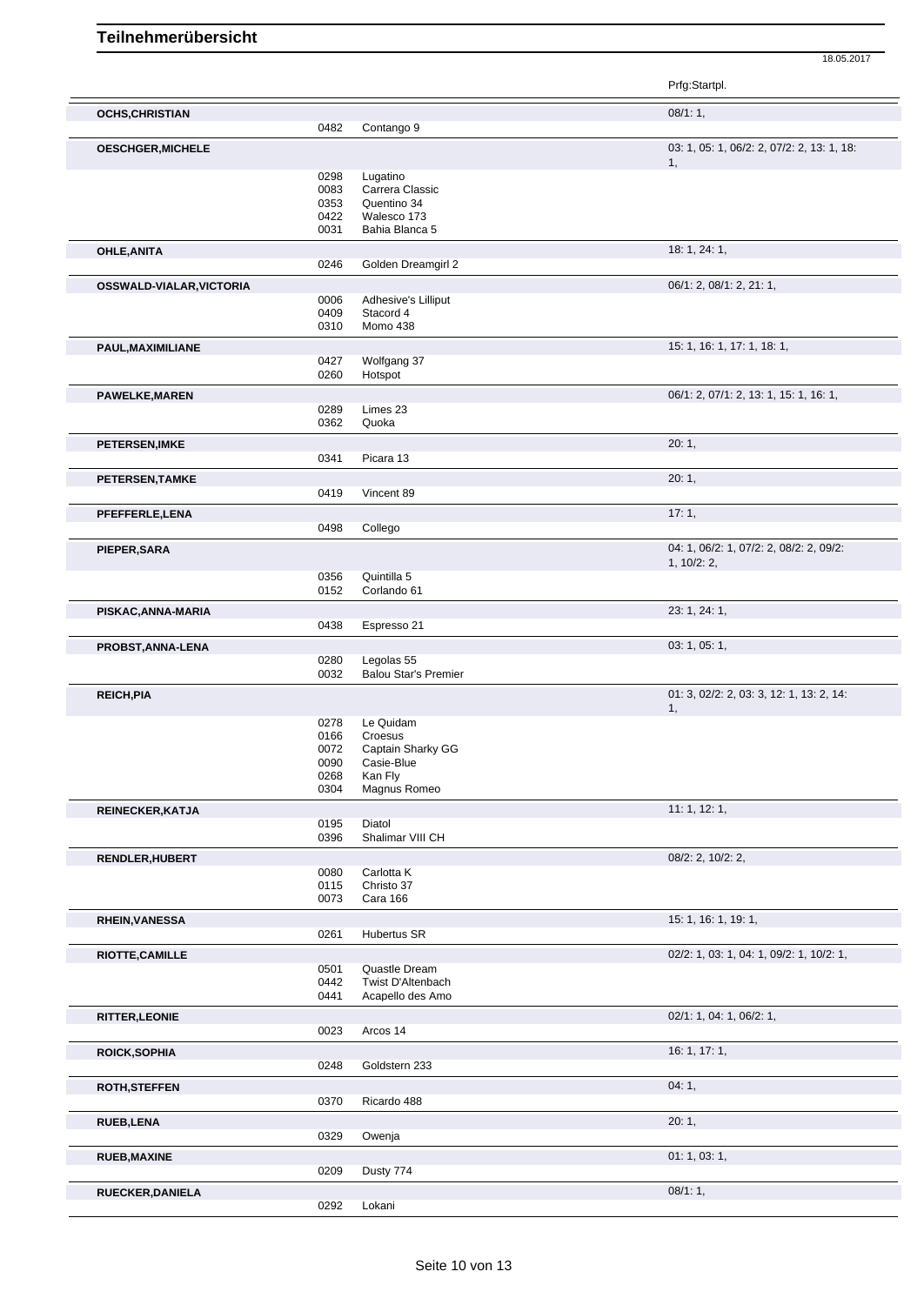|                                  |              |                              | Prfg:Startpl.                                                           |
|----------------------------------|--------------|------------------------------|-------------------------------------------------------------------------|
| <b>RUEHL, NAOMI</b>              |              |                              | 09/2: 1, 10/2: 1, 16: 1, 18: 1,                                         |
|                                  | 0386         | Santhina Cara                |                                                                         |
| <b>RUEPP,FLORENCE</b>            |              |                              | 01: 1, 02/1: 1, 03: 1, 04: 1, 13: 1, 14:                                |
|                                  | 0294         | Lord 1159                    | 1,                                                                      |
|                                  | 0170         | Cyriac 2                     |                                                                         |
| <b>SALADIN, ISABELLE</b>         |              |                              | 08/2: 2, 09/2: 2,                                                       |
|                                  | 0191         | Diamond Exchange 4           |                                                                         |
|                                  | 0044         | <b>Binti R</b>               |                                                                         |
| <b>SALADIN, JENNIFER</b>         | 0116         | Ciala R.                     | 22: 1, 23: 1,                                                           |
| SAUERBURGER, LUCA KATHARINA      |              |                              | 06/1: 1, 08/1: 1,                                                       |
|                                  | 0480         | Cascador 5                   |                                                                         |
| SAUERWEIN, MALTE                 |              |                              | 07/1: 1, 08/1: 1, 09/1: 1, 10/1: 1,                                     |
|                                  | 0009         | Aebby 2                      |                                                                         |
| <b>SCHENUIT, FRAUKE</b>          |              |                              | 17: 1, 22: 1, 23: 1,                                                    |
|                                  | 0201         | Don't Touch Her              |                                                                         |
| <b>SCHIFFERDECKER, HEIKE</b>     |              |                              | 10/1: 1, 16: 1, 17: 1,                                                  |
|                                  | 0317         | Nevada 183                   |                                                                         |
| <b>SCHINDLER, MARKUS</b>         |              |                              | 12: 2, 13: 2,                                                           |
|                                  | 0094<br>0428 | Castellina 7<br>Zabiano 2    |                                                                         |
|                                  | 0211         | Elain 10                     |                                                                         |
| <b>SCHLATTERER, BIANCA</b>       |              |                              | 18: 1, 24: 1,                                                           |
|                                  | 0043         | Big City Life 2              |                                                                         |
| <b>SCHLAYER, MARLENE</b>         |              |                              | 09/1: 2, 22: 2,                                                         |
|                                  | 0236         | Fly to Dublin                |                                                                         |
|                                  | 0047         | Bona Dea 11                  |                                                                         |
| <b>SCHMID, ALISA</b>             |              |                              | 07/1: 1, 08/1: 1, 09/1: 2, 11: 1, 12: 1,<br>15: 1, 16: 1, 17: 2, 18: 1, |
|                                  | 0202         | Donagate                     |                                                                         |
|                                  | 0319         | Nils S                       |                                                                         |
|                                  | 0092<br>0204 | Cassandra T<br>Donivera      |                                                                         |
| <b>SCHMID, LEONIE RAHEL</b>      |              |                              | 22: 1, 23: 1,                                                           |
|                                  | 0483         | Crossbird                    |                                                                         |
| <b>SCHMIDT,CORINNA</b>           |              |                              | 18: 1, 24: 1,                                                           |
|                                  | 0022         | Arames 39                    |                                                                         |
| <b>SCHMIDT, JULIA</b>            |              |                              | 23:1,                                                                   |
|                                  | 0306         | Merlin 473                   |                                                                         |
| <b>SCHMITT, EMILIE</b>           |              |                              | 04: 1, 08/2: 1,                                                         |
|                                  | 0441         | Acapello des Amo             |                                                                         |
| <b>SCHNEIDER, SARAH NATHALIE</b> | 0466         | Sandro's Star                | 17: 2, 18: 2,                                                           |
|                                  | 0465         | Incasco                      |                                                                         |
| <b>SCHNYDER, BETTINA</b>         |              |                              | 04: 1, 07/1: 1,                                                         |
|                                  | 0237         | For Tissimo II CH            |                                                                         |
| <b>SCHOELER, ANDREA</b>          |              |                              | 19:2,                                                                   |
|                                  | 0179         | Dancing Star 5               |                                                                         |
|                                  | 0361         | Quizmaster 7                 |                                                                         |
| <b>SCHOENE, JASMINE</b>          | 0045         | <b>Blushing Susie</b>        | 17:1,                                                                   |
| <b>SCHOENE, NOELLE</b>           |              |                              | 18:1,                                                                   |
|                                  | 0045         | <b>Blushing Susie</b>        |                                                                         |
| <b>SCHOENE,ZOE</b>               |              |                              | 06/1: 1, 07/1: 2, 08/1: 2, 09/2: 2, 10/2:                               |
|                                  |              |                              | 2,                                                                      |
|                                  | 0392<br>0336 | Schatzi 9<br>Percy Jackson 3 |                                                                         |
|                                  |              |                              |                                                                         |
| <b>SCHOPFERER, LENA</b>          | 0435         | <b>Top Tifanie</b>           | 22: 1, 23: 1, 24: 1,                                                    |
|                                  |              |                              | 20:1,                                                                   |
| <b>SCHWAB,CELINA</b>             | 0415         | Whoopi 86                    |                                                                         |
| <b>SEIZ, NICOLA</b>              |              |                              | 11:1, 12:1,                                                             |
|                                  | 0360         | Quiwi Girl S                 |                                                                         |
| <b>SETZ, ALISA</b>               |              |                              | 08/2: 1, 10/2: 1,                                                       |
|                                  | 0154         | Cornalin 3                   |                                                                         |
| SIEBOLD, DIANA                   |              |                              | 15: 1, 16: 1,                                                           |
|                                  | 0041         | Berenice 20                  |                                                                         |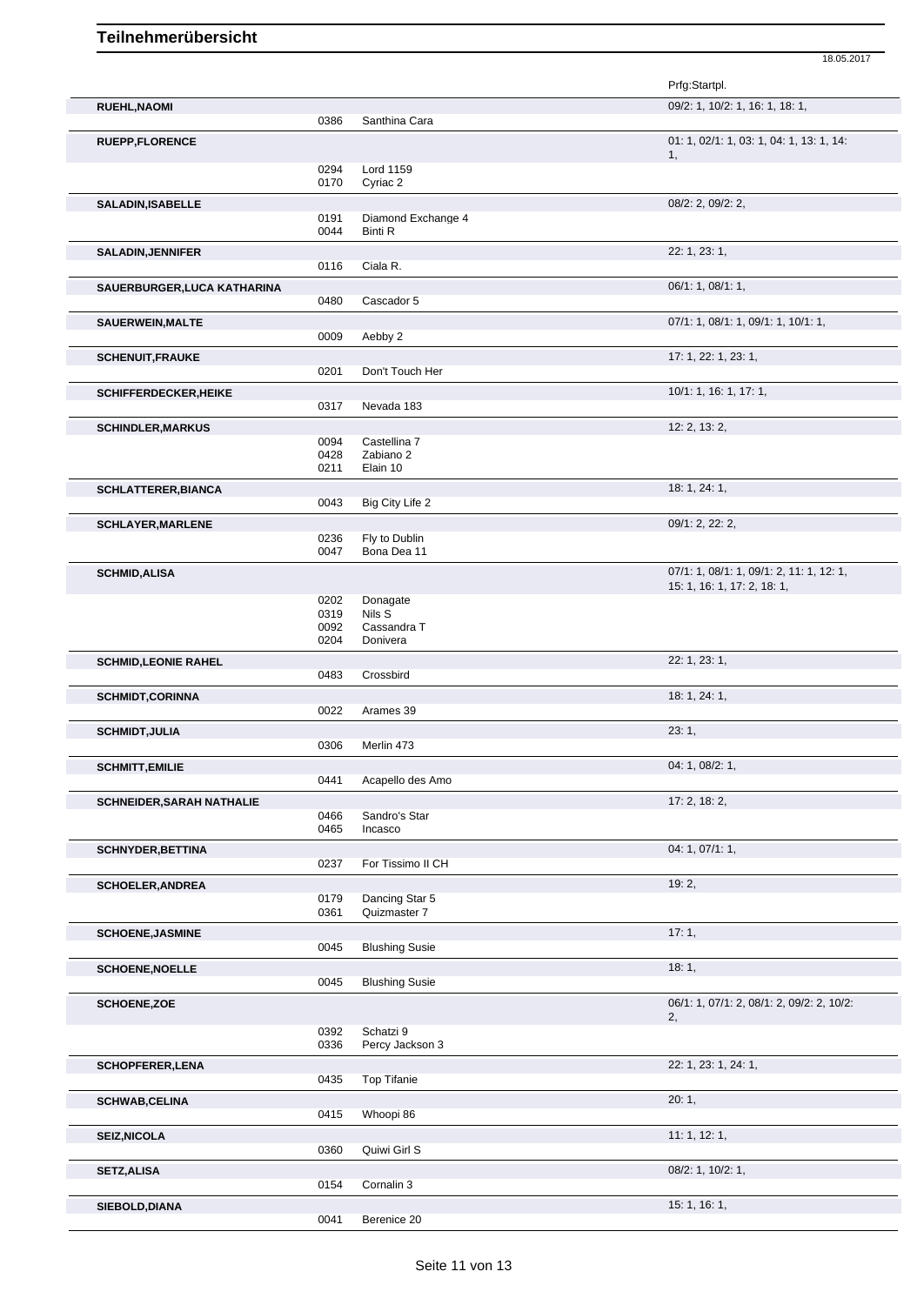|                              |              |                                     | 18.05.2017                                            |
|------------------------------|--------------|-------------------------------------|-------------------------------------------------------|
|                              |              |                                     | Prfg:Startpl.                                         |
| SIEBOLD, KARIN               |              |                                     | 04: 1, 06/2: 1, 07/2: 1, 08/2: 1,                     |
|                              | 0052<br>0193 | Burgwerdina<br>Diana W 2            |                                                       |
| <b>SIEGWOLF, CHIARA</b>      |              |                                     | 09/1: 1, 10/1: 1, 18: 1, 22: 1, 23: 1, 24:            |
|                              | 0385         | San Fabrizio                        | 1,                                                    |
| SITTMANN, PEGGY              |              |                                     | 16: 1, 17: 1,                                         |
|                              | 0390         | Scarlett 664                        |                                                       |
| SPIEGELHALTER, THERESA HUBER |              |                                     | 06/1: 1, 07/1: 1, 08/1: 1, 09/2: 1, 10/2:<br>1,       |
|                              | 0021         | Applejack 5                         |                                                       |
| SPITZNAGEL, FRANZISKA        |              |                                     | 16: 1, 17: 1,                                         |
|                              | 0399         | Shooting Star W                     |                                                       |
| <b>STEINMEIER, MAREIKE</b>   |              |                                     | 04: 1, 06/1: 1, 07/1: 1, 08/1: 1, 09/2:<br>1, 10/2:1, |
|                              | 0016<br>0264 | Allegra 165<br>Ishan du Courtils    |                                                       |
|                              |              |                                     | 07/2: 1, 08/2: 1, 09/2: 1, 10/2: 1,                   |
| <b>STRAUSS, SELINA</b>       | 0426         | Wogoterma                           |                                                       |
| <b>STUBBE, KERSTIN</b>       |              |                                     | 08/1: 1, 09/1: 1, 16: 1, 17: 1, 18: 1,                |
|                              | 0239         | Freddy 303                          |                                                       |
| <b>THOMA, ANDREA</b>         | 0374         | Romeo Black Diamond                 | 19:1,                                                 |
|                              |              |                                     |                                                       |
| <b>THOMA, DANIELA</b>        | 0378         | Royal Rose 13                       | 19:1,                                                 |
|                              | 0112         | Chica bella 2                       |                                                       |
| THOMANN, JESSICA             |              |                                     | 09/1:1,                                               |
|                              | 0203         | Donatella 88                        |                                                       |
| <b>TOPALOVIC, NATALIE</b>    |              |                                     | 06/1: 1, 07/1: 1, 08/1: 1, 15: 1,                     |
|                              | 0215         | Epos 27                             |                                                       |
| TREFZER, TATJANA             |              |                                     | 02/1: 1, 03: 1, 05: 1, 06/2: 1,                       |
|                              | 0140         | Comme il faut 6                     |                                                       |
| TREFZGER, VOLKER             |              |                                     | 15: 1, 16: 1, 19: 1,                                  |
|                              | 0389         | Scallywag Holly                     |                                                       |
| TREPPKE, FRAUKE              | 0222         |                                     | 17:1,                                                 |
|                              |              | Fairbanks 34                        |                                                       |
| TRIMPIN, LARA                | 0475         | Lotina                              | 20:1,                                                 |
|                              |              |                                     | 02/1: 1, 06/2: 1,                                     |
| <b>ULMANN, STEPHANIE</b>     | 0137         | Colosseum                           |                                                       |
| <b>VIRNICH, ASTRID</b>       |              |                                     | 04:1,07/1:1,                                          |
|                              |              |                                     |                                                       |
| <b>VIRNICH, EVA</b>          |              |                                     | 07/1: 1, 10/1: 1,                                     |
|                              | 0371         | Richelle Plum                       |                                                       |
|                              | 0212         | Elias Plum                          |                                                       |
| <b>VOGT DR., DR. CARMEN</b>  |              |                                     | 02/1: 2, 03: 2, 04: 1, 05: 1,                         |
|                              | 0339<br>0322 | Petit Prince GG<br>Noowanda Semilly |                                                       |
| VONDERSTRASS, GEORG          |              |                                     | 06/2: 1, 08/2: 1,                                     |
|                              | 0147         | Contina 41                          |                                                       |
| <b>VONDERSTRASS, SOPHIA</b>  |              |                                     | 06/1: 1, 08/2: 1,                                     |
|                              | 0347         | Qualico                             |                                                       |
| <b>WALDNER, ROMAN</b>        |              |                                     | 05:1,                                                 |
|                              | 0495         | Anton M 2                           |                                                       |
| <b>WALTER, ANNA</b>          |              |                                     | 17:1, 18:1,                                           |
|                              | 0477         | Selena 13                           |                                                       |
| <b>WEISS, CHRISTINE</b>      |              |                                     | 04: 2, 06/2: 2, 07/2: 2, 08/2: 2,                     |
|                              | 0452         | Claudius 44                         |                                                       |

| U404.        |                                                                         |
|--------------|-------------------------------------------------------------------------|
|              | 22: 1, 24: 1,                                                           |
| 0316         |                                                                         |
|              | 07/1: 1, 09/2: 1, 17: 1,                                                |
| 0145<br>0200 |                                                                         |
|              | 04: 1, 06/1: 1, 07/2: 1, 08/2: 1,                                       |
| 0010         |                                                                         |
|              | 04: 1, 06/2: 1, 07/2: 1, 08/2: 1, 09/2:<br>1, 10/2: 1,                  |
|              | Giduulus 44<br>Nero 414<br>Contessa Volante<br>Don Carlos 200<br>Akatie |